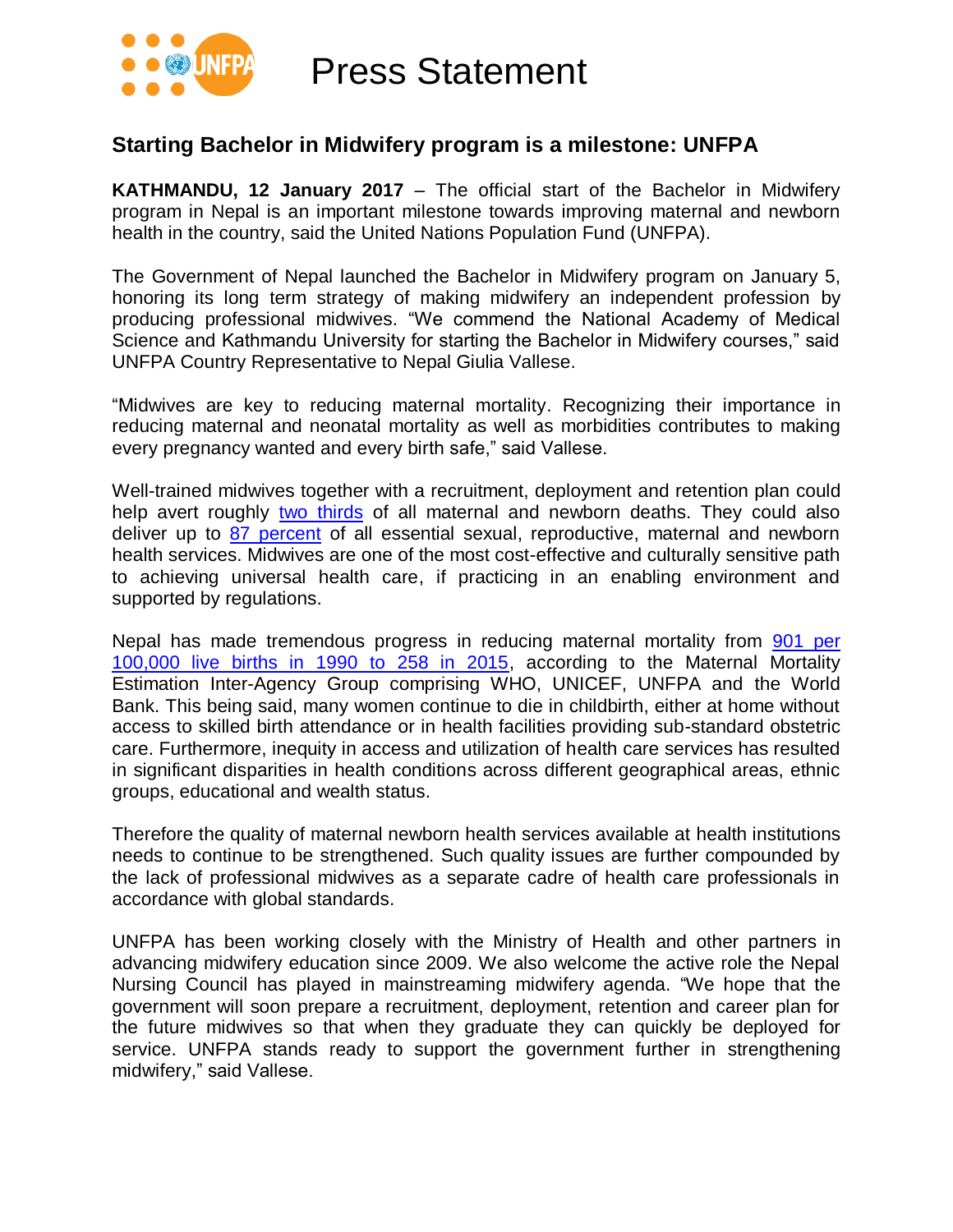

## Press Statement

#### *For more information, please contact:*

*Santosh Chhetri Advocacy and Communication Officer UNFPA Nepal Tel: +977 1 5523880/9801056028; [schhetri@unfpa.org](mailto:schhetri@unfpa.org)*